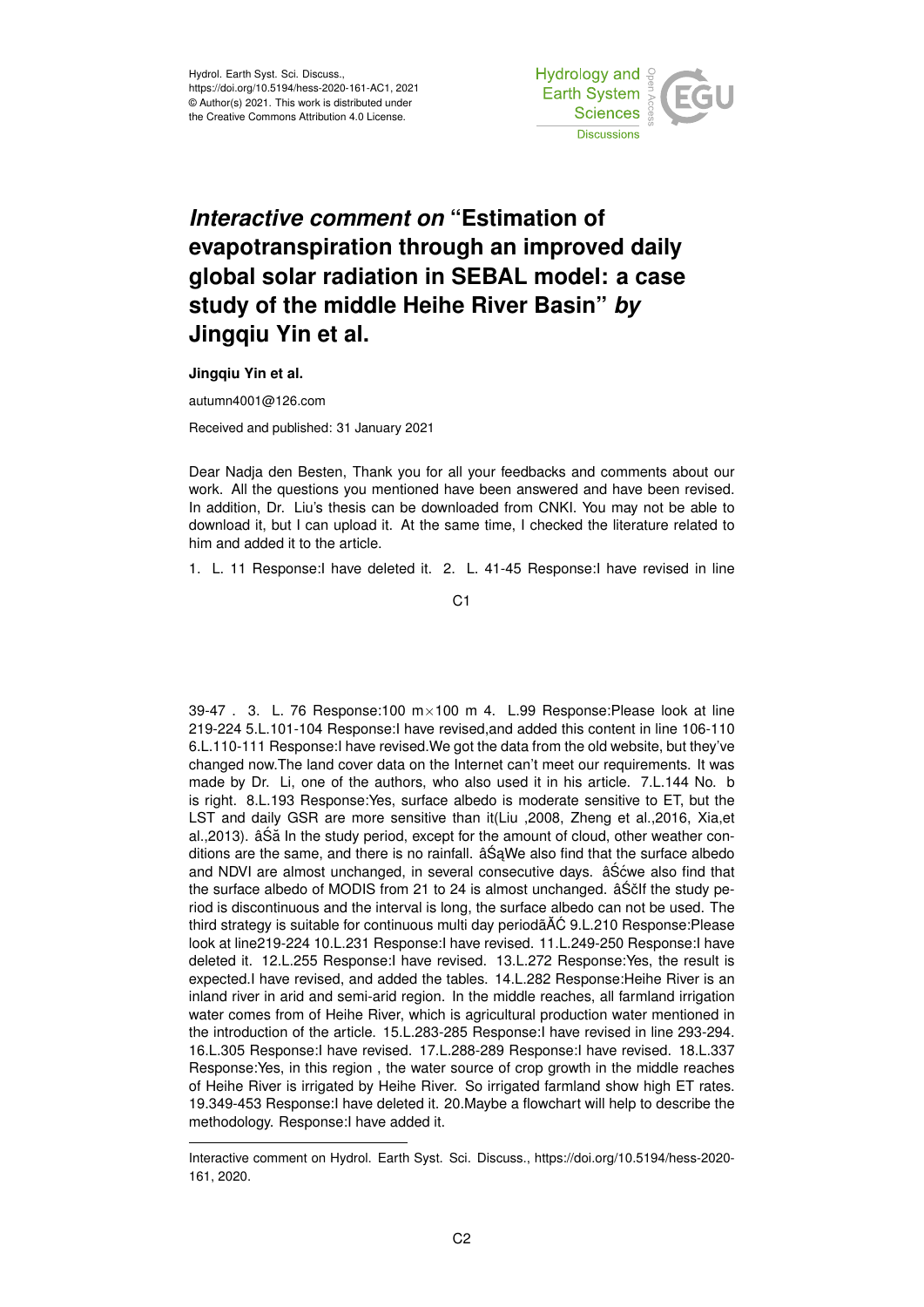

**Fig. 1.**

C3

| Classification  |          | farmland |          | wetland  |          |          |  |
|-----------------|----------|----------|----------|----------|----------|----------|--|
|                 | measured | original | improved | measured | original | improved |  |
|                 | ET       | scheme   | scheme   | ET       | scheme   | scheme   |  |
| TM strategy     | 4.8      | 6.3      | 50       | 2.2      | 47       | 3.5      |  |
| <b>MODIS</b>    | 48       | 63       | 42       | 22       | 4        | 26       |  |
| strategy        |          |          |          |          |          |          |  |
| <b>TM/MODIS</b> | 48       | 70       | 48       | 22       | 47       | 31       |  |
| Hybrid strategy |          |          |          |          |          |          |  |

**Fig. 2.**